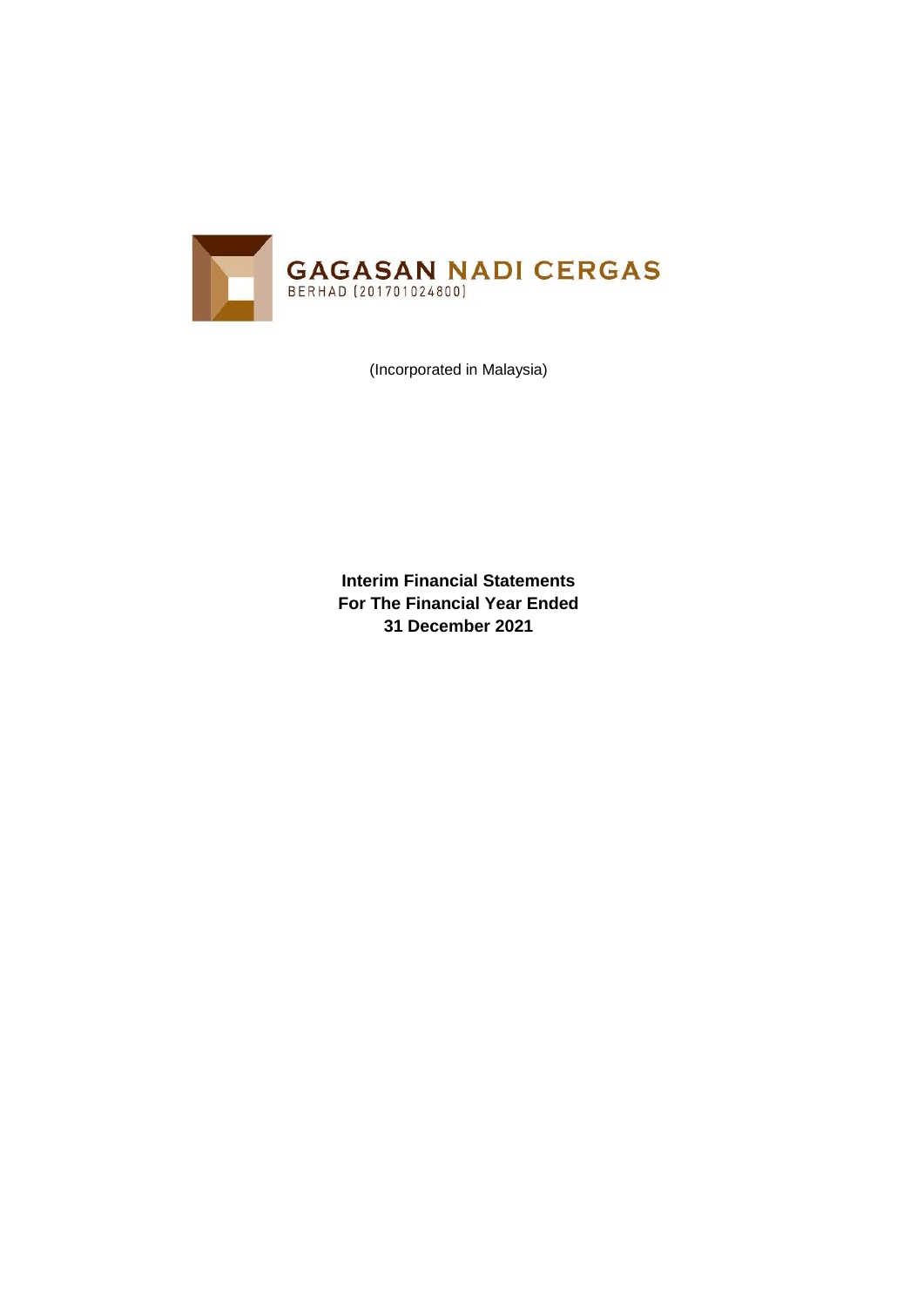

# **CONDENSED CONSOLIDATED STATEMENT OF PROFIT OR LOSS AND OTHER COMPREHENSIVE INCOME FOR THE FOURTH (4TH) QUARTER FINANCIAL YEAR ENDED 31 DECEMBER 2021(1)**

|                                                               |                | <b>Quarter Ended</b>        |                             | <b>Year-To-Date Ended</b>   |                             |
|---------------------------------------------------------------|----------------|-----------------------------|-----------------------------|-----------------------------|-----------------------------|
|                                                               | <b>Note</b>    | 31.12.2021<br><b>RM'000</b> | 31.12.2020<br><b>RM'000</b> | 31.12.2021<br><b>RM'000</b> | 31.12.2020<br><b>RM'000</b> |
|                                                               |                |                             | (Restated)                  |                             | (Restated)                  |
| Revenue                                                       | A <sub>9</sub> | 54,246                      | 55,673                      | 199,256                     | 206,902                     |
| Operating expenses                                            |                | (71,030)                    | (57, 362)                   | (214, 121)                  | (209, 656)                  |
| Other operating income                                        |                | 17,458                      | 11,241                      | 48,788                      | 34,051                      |
| Finance costs                                                 |                | (4, 842)                    | (4, 489)                    | (16,068)                    | (16, 484)                   |
| (Loss)/Profit before taxation                                 | <b>B11</b>     | (4, 168)                    | 5,063                       | 17,855                      | 14,813                      |
| Income tax expense                                            | B <sub>6</sub> | (5, 302)                    | (745)                       | (10, 514)                   | (5,018)                     |
| (Loss)/Profit after taxation                                  |                | (9,470)                     | 4,318                       | 7,341                       | 9,795                       |
| (Loss)/Profit after taxation<br>attributable to:-             |                |                             |                             |                             |                             |
| Owners of the Company                                         |                | (10, 191)                   | 5,082                       | 3,460                       | 11,813                      |
| Non-controlling interests                                     |                | 721                         | (764)                       | 3,881                       | (2,018)                     |
|                                                               |                | (9,470)                     | 4,318                       | 7,341                       | 9,795                       |
| <b>Total comprehensive</b><br>income/(loss) attributable to:- |                |                             |                             |                             |                             |
| Owners of the Company                                         |                | (10, 191)                   | 5,082                       | 3,460                       | 11,813                      |
| Non-controlling interests                                     |                | 721                         | (764)                       | 3,881                       | (2,018)                     |
|                                                               |                | (9, 470)                    | 4,318                       | 7,341                       | 9,795                       |
| Earnings per share<br>attributable to owners of               |                |                             |                             |                             |                             |
| Basic EPS (sen)                                               | <b>B10</b>     | (1.35)                      | 0.67                        | 0.46                        | 1.57                        |
| Diluted EPS (sen)                                             | <b>B10</b>     | (1.35)                      | 0.67                        | 0.46                        | 1.57                        |

## **Notes:**

(1) The basis of preparation of the unaudited Condensed Consolidated Statement of Profit or Loss and Other Comprehensive Income are disclosed in Note A1 and should be read together with the audited financial statements for the financial year ended 31 December 2020 and the accompanying explanatory notes attached to this interim financial report.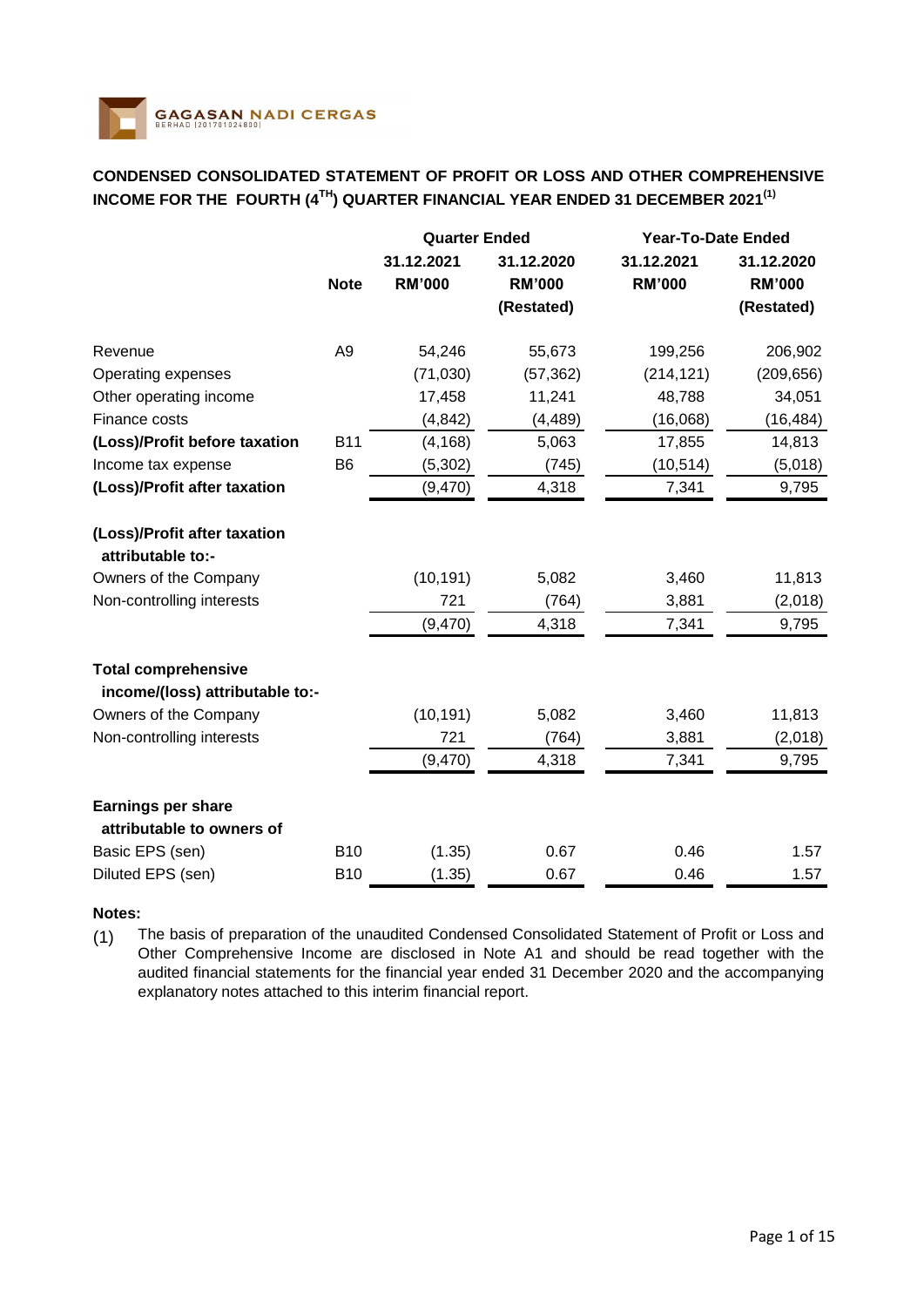

## **CONDENSED CONSOLIDATED STATEMENT OF FINANCIAL POSITION AS AT 31 DECEMBER 2021(1)**

|                                                                                                     | <b>Note</b> | <b>Unaudited</b><br>31.12.2021<br><b>RM'000</b> | <b>Restated</b><br>31.12.2020<br><b>RM'000</b> | <b>Restated</b><br>01.01.2020<br><b>RM'000</b> |
|-----------------------------------------------------------------------------------------------------|-------------|-------------------------------------------------|------------------------------------------------|------------------------------------------------|
| <b>ASSETS</b>                                                                                       |             |                                                 |                                                |                                                |
| <b>Non-current assets</b>                                                                           |             |                                                 |                                                |                                                |
| Property, plant and equipment                                                                       |             | 27,950                                          | 27,953                                         | 29,098                                         |
| Inventories                                                                                         |             | 86,588                                          | 56,022                                         | 64,428                                         |
| Right-of-use assets                                                                                 |             | 2,598                                           | 3,112                                          | 3,553                                          |
| Trade receivables                                                                                   |             | 499,129                                         | 531,144                                        | 561,944                                        |
|                                                                                                     |             | 616,265                                         | 618,231                                        | 659,023                                        |
|                                                                                                     |             |                                                 |                                                |                                                |
| <b>Current assets</b>                                                                               |             |                                                 |                                                |                                                |
| Inventories                                                                                         |             | 49,348                                          | 58,999                                         | 23,500                                         |
| Contract assets                                                                                     |             | 61,566                                          | 25,748                                         | 26,133                                         |
| Trade receivables                                                                                   |             | 81,511                                          | 62,767                                         | 64,940                                         |
| Other receivables, deposits and prepayments<br><b>Current tax assets</b>                            |             | 18,693<br>5,147                                 | 21,545<br>3,145                                | 21,678<br>2,875                                |
| Fixed deposits with licensed banks                                                                  |             | 38,151                                          | 45,705                                         | 30,653                                         |
| Cash and bank balances                                                                              |             | 66,582                                          | 63,765                                         | 92,920                                         |
|                                                                                                     |             | 320,998                                         | 281,674                                        | 262,699                                        |
| <b>TOTAL ASSETS</b>                                                                                 |             | 937,263                                         | 899,905                                        | 921,722                                        |
| <b>EQUITY AND LIABILITIES</b><br><b>Equity</b>                                                      |             |                                                 |                                                |                                                |
| Share capital                                                                                       |             | 136,444                                         | 136,444                                        | 136,444                                        |
| Reserves                                                                                            |             | 309,061                                         | 309,366                                        | 301,318                                        |
| Equity attributable to owners of the Company                                                        |             | 445,505                                         | 445,810                                        | 437,762                                        |
| Non-controlling interests                                                                           |             | 5,494                                           | 1,551                                          | 3,269                                          |
| <b>Total equity</b>                                                                                 |             | 450,999                                         | 447,361                                        | 441,031                                        |
| <b>Non-current liabilities</b>                                                                      |             |                                                 |                                                |                                                |
| <b>Borrowings</b>                                                                                   | B7          | 269,566                                         | 262,401                                        | 284,695                                        |
| Deferred tax liabilities                                                                            |             | 77,668                                          | 77,482                                         | 79,597                                         |
|                                                                                                     |             | 347,234                                         | 339,883                                        | 364,292                                        |
| <b>Current liabilities</b>                                                                          |             |                                                 |                                                |                                                |
| Trade payables<br>Other payables and accruals                                                       |             | 85,018<br>6,273                                 | 68,213<br>5,973                                | 70,465<br>7,016                                |
| Borrowings                                                                                          | <b>B7</b>   | 45,670                                          | 36,179                                         | 37,356                                         |
| Provision for taxation                                                                              |             | 2,069                                           | 2,296                                          | 1,562                                          |
|                                                                                                     |             | 139,030                                         | 112,661                                        | 116,399                                        |
| <b>Total liabilities</b>                                                                            |             | 486,264                                         | 452,544                                        | 480,691                                        |
| <b>TOTAL EQUITY AND LIABILITIES</b>                                                                 |             | 937,263                                         | 899,905                                        | 921,722                                        |
|                                                                                                     |             |                                                 |                                                |                                                |
| Number of issued shares ('000)<br>Net asset per share attributable to Owners of the<br>Company (RM) |             | 753,000<br>0.59                                 | 753,000<br>0.59                                | 753,000<br>0.58                                |

#### **Note:**

(1) The basis of preparation of the unaudited Condensed Consolidated Statement of Financial Position are disclosed in Note A1 and should be read together with the audited financial statements for the financial year ended 31 December 2020 and the accompanying explanatory notes attached to this interim financial report.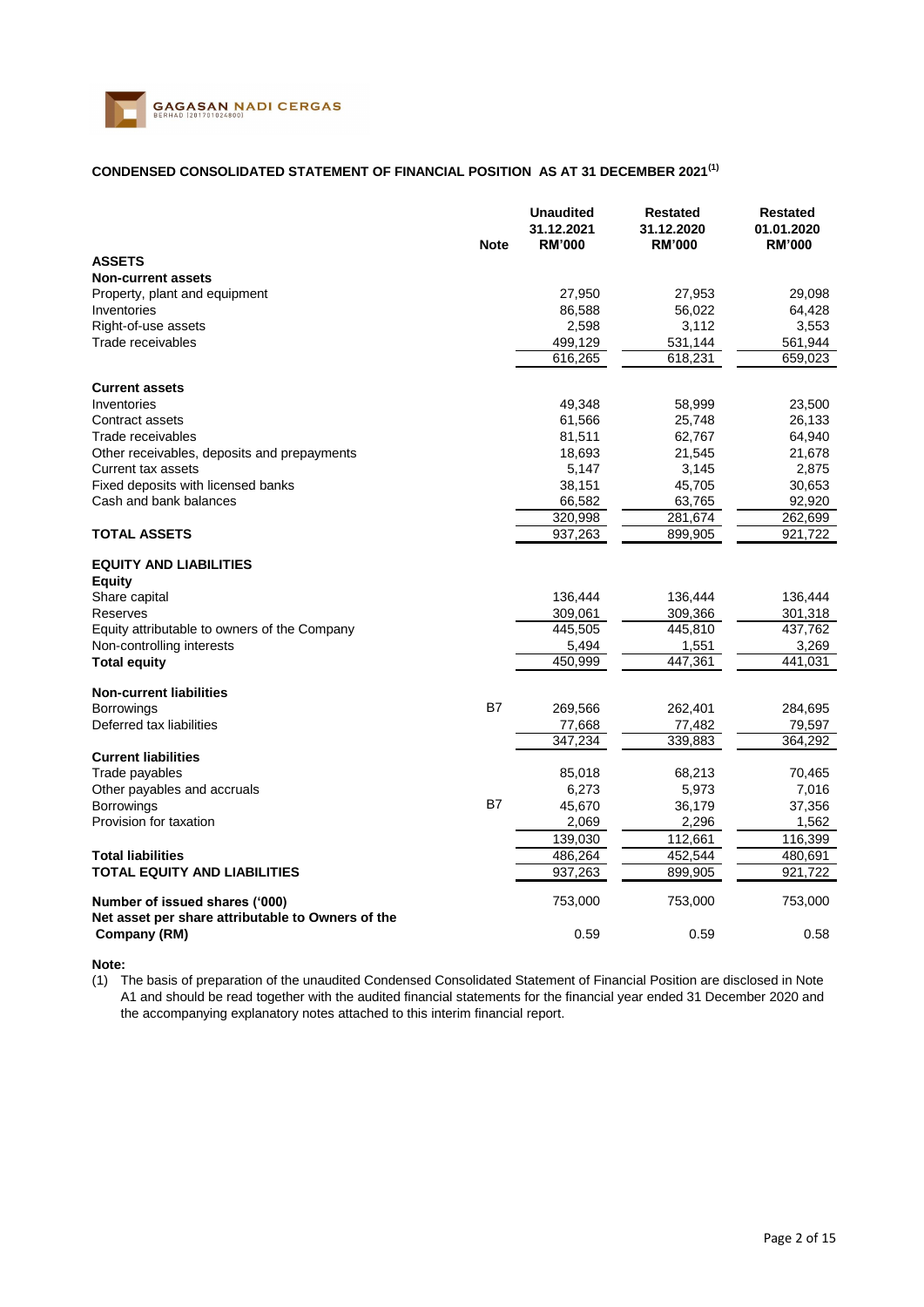

# **CONDENSED CONSOLIDATED STATEMENT OF CHANGES IN EQUITY FOR THE FOURTH (4TH) QUARTER FINANCIAL YEAR ENDED 31 DECEMBER 2021(1)**

|                                               | <b>Distributable</b> |                 |                     |                              |               |  |
|-----------------------------------------------|----------------------|-----------------|---------------------|------------------------------|---------------|--|
|                                               |                      |                 | <b>Attributable</b> |                              |               |  |
|                                               |                      |                 | to Owners of        | Non-                         |               |  |
|                                               | <b>Share</b>         | <b>Retained</b> | the                 | <b>Controlling</b>           | <b>Total</b>  |  |
|                                               | <b>Capital</b>       | <b>Profits</b>  | Company             | <b>Interests</b>             | <b>Equity</b> |  |
|                                               | <b>RM'000</b>        | <b>RM'000</b>   | <b>RM'000</b>       | <b>RM'000</b>                | <b>RM'000</b> |  |
| Balance at 1.1.2020                           |                      |                 |                     |                              |               |  |
| - as previously reported                      | 136,444              | 304,815         | 441,259             | 4,916                        | 446,175       |  |
| - effect of adoption of IFRIC Agenda Decision |                      | (3,880)         | (3,880)             | (1,647)                      | (5, 527)      |  |
| - effect of prior years adjustment            |                      | 383             | 383                 | $\qquad \qquad \blacksquare$ | 383           |  |
| Balance at 1.1.2020 (restated)                | 136,444              | 301,318         | 437,762             | 3,269                        | 441,031       |  |
| Profit for the financial period,              |                      |                 |                     |                              |               |  |
| representing total comprehensive              |                      |                 |                     |                              |               |  |
| income/(loss) for the financial period        |                      | 11,813          | 11,813              | (2,018)                      | 9,795         |  |
|                                               |                      |                 |                     |                              |               |  |
| Contributions by and distribution to          |                      |                 |                     |                              |               |  |
| owners of the Company:                        |                      |                 |                     |                              |               |  |
| - Issuance of shares to                       |                      |                 |                     |                              |               |  |
| non-controlling interest                      |                      |                 |                     | 300                          | 300           |  |
| - Dividends paid                              |                      | (3,765)         | (3,765)             |                              | (3,765)       |  |
| Balance at 31.12.2020                         | 136,444              | 309,366         | 445,810             | 1,551                        | 447,361       |  |
|                                               |                      |                 |                     |                              |               |  |
| Balance at 1.1.2021                           |                      |                 |                     |                              |               |  |
| - as previously reported                      | 136,444              | 313,557         | 450,001             | 3,894                        | 453,895       |  |
| - effect of adoption of IFRIC Agenda Decision |                      | (4, 574)        | (4, 574)            | (2, 343)                     | (6, 917)      |  |
| - effect of prior years adjustment            |                      | 383             | 383                 |                              | 383           |  |
| Balance at 1.1.2021 (restated)                | 136,444              | 309,366         | 445,810             | 1,551                        | 447,361       |  |
| Profit for the financial period,              |                      |                 |                     |                              |               |  |
| representing total comprehensive              |                      |                 |                     |                              |               |  |
| income for the financial period               |                      | 3,460           | 3,460               | 3,881                        | 7,341         |  |
| Contributions by and distribution to          |                      |                 |                     |                              |               |  |
| owners of the Company:                        |                      |                 |                     |                              |               |  |
| - Issuance of shares to                       |                      |                 |                     |                              |               |  |
| non-controlling interest                      |                      |                 |                     | 62                           | 62            |  |
| - Dividends paid                              |                      | (3,765)         | (3,765)             |                              | (3,765)       |  |
| Balance at 31.12.2021 (Unaudited)             | 136,444              | 309,061         | 445,505             | 5,494                        | 450,999       |  |
|                                               |                      |                 |                     |                              |               |  |

#### **Notes:**

(1) The basis of preparation of the unaudited Condensed Consolidated Statement of Changes in Equity are disclosed in Note A1 and should be read together with the audited financial statements for the financial year ended 31 December 2020 and the accompanying explanatory notes attached to this interim financial report.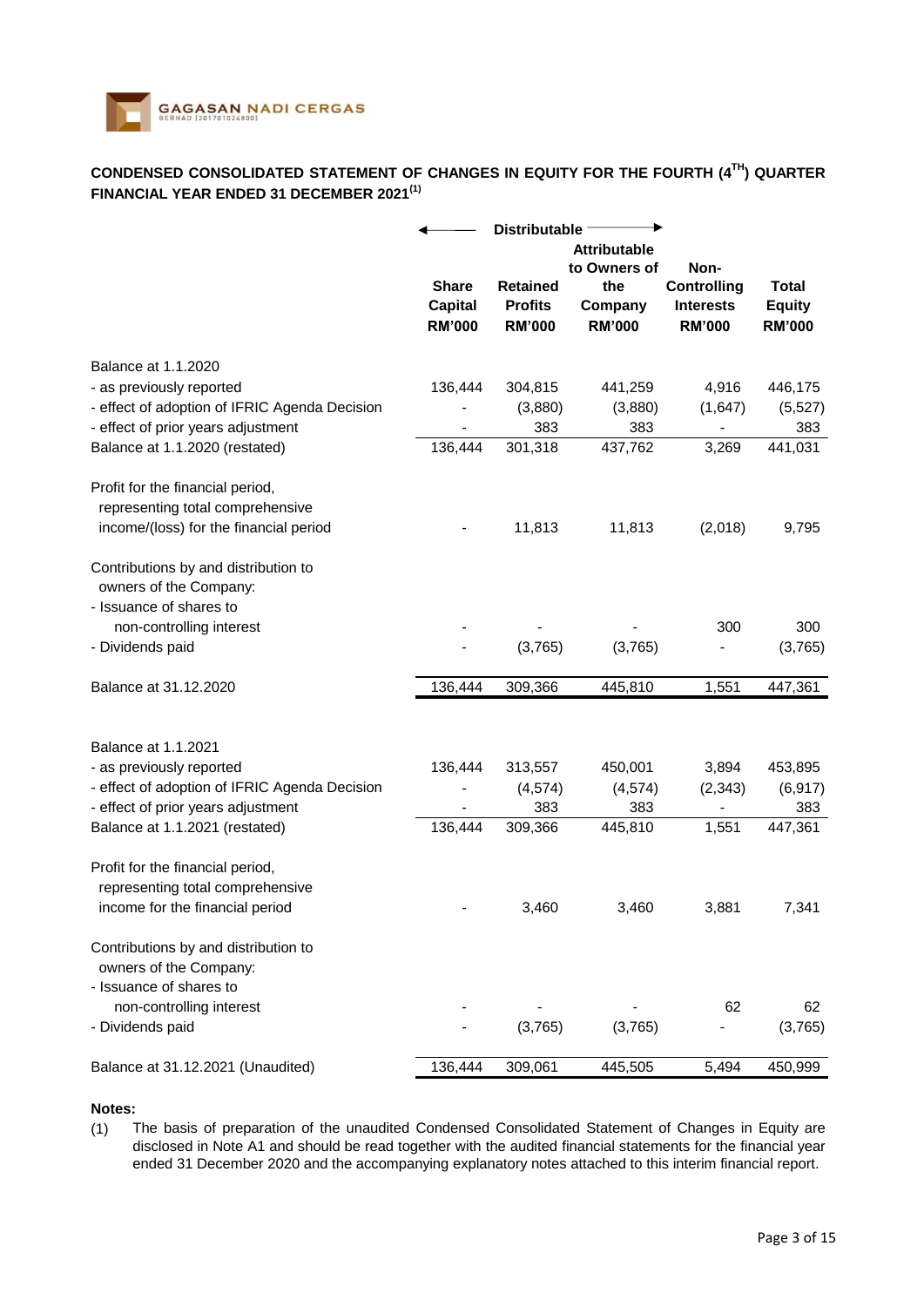

# **CONSOLIDATED STATEMENT OF CASH FLOW FOR THE FOURTH (4TH) QUARTER FINANCIAL YEAR ENDED 31 DECEMBER 2021(1)**

|                                                          | <b>Year-To-Date Ended</b>   |                                           |
|----------------------------------------------------------|-----------------------------|-------------------------------------------|
|                                                          | 31.12.2021<br><b>RM'000</b> | 31.12.2020<br><b>RM'000</b><br>(Restated) |
| Cash flows from operating activities                     |                             |                                           |
| <b>Profit before taxation</b>                            | 17,855                      | 14,813                                    |
| Adjustments for:-                                        |                             |                                           |
| Depreciation of:                                         |                             |                                           |
| - property, plant and equipment                          | 1,332                       | 1,495                                     |
| - right-of-use assets                                    | 922                         | 969                                       |
| Impairment loss:                                         |                             |                                           |
| - trade receivable                                       | 532                         | 933                                       |
| - other receivable                                       |                             |                                           |
| Finance cost                                             | 16,068                      | 16,484                                    |
| Loss on disposal of right-of-use assets                  |                             | 43                                        |
| Accretion of fair value on non-current trade receivables | (26, 907)                   | (28, 358)                                 |
| Early termination of lease contracts                     |                             | (100)                                     |
| Gain on disposal of property, plant and equipment        | (8, 138)                    | (35)                                      |
| Reversal of impairment losses under MFRS 9               |                             |                                           |
| - trade receivable                                       | (1, 307)                    | (13)                                      |
| - other receivable                                       |                             | (84)                                      |
| Finance income                                           | (955)                       | (1,928)                                   |
| Operating profit before working capital changes          | (598)                       | 4,219                                     |
| Decrease/(Increase) in inventories                       | 17,894                      | (27, 545)                                 |
| (Increase)/Decrease in contract assets                   | (35, 818)                   | 385                                       |
| Decrease in trade and other receivables                  | 43,803                      | 60,630                                    |
| (Decrease)/Increase in trade and other payables          | 17,106                      | (2,845)                                   |
| <b>Cash from operating activities</b>                    | 42,387                      | 34,844                                    |
| Income tax paid                                          | (12, 558)                   | (6,669)                                   |
| Net cash from operating activities                       | 29,829                      | 28,175                                    |
| Cash flows (for)/from investing activities               |                             |                                           |
| Finance income received                                  | 955                         | 1,928                                     |
| Purchase of right-of-use assets                          |                             | (548)                                     |
| Withdrawal/(Placement) of pledged fixed deposits and     |                             |                                           |
| with tenure more than 3 months                           | 24,134                      | (12, 232)                                 |
| Proceeds from disposal of property, plant and equipment  | 10,977                      | 35                                        |
| Purchase of land for property development                | (36,083)                    |                                           |
| Purchase of property, plant and equipment                | (4, 552)                    | (271)                                     |
| Net cash for investing activities                        | (4, 569)                    | (11,088)                                  |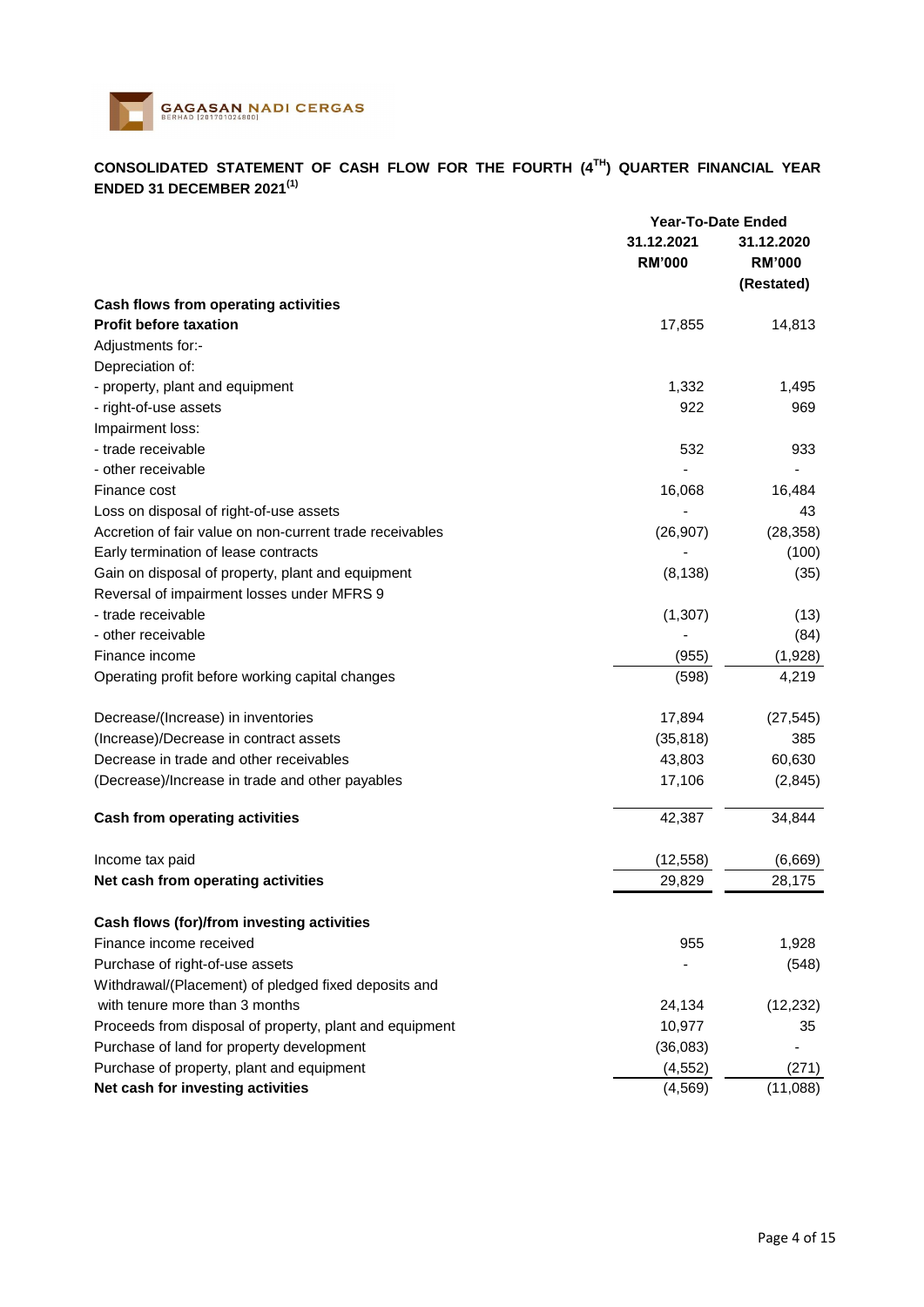

# **CONSOLIDATED STATEMENT OF CASH FLOW FOR THE FOURTH (4TH) QUARTER FINANCIAL YEAR ENDED 31 DECEMBER 2021(1) (CONT'D)**

|                                                                 | <b>Year-To-Date Ended</b>   |                             |  |
|-----------------------------------------------------------------|-----------------------------|-----------------------------|--|
|                                                                 | 31.12.2021<br><b>RM'000</b> | 31.12.2020<br><b>RM'000</b> |  |
|                                                                 |                             | (Restated)                  |  |
| Cash flows from/(for) financing activities                      |                             |                             |  |
| Dividends paid                                                  | (3,765)                     | (3,765)                     |  |
| Drawdown of borrowings                                          | 39,373                      | 40,014                      |  |
| Finance cost paid                                               | (16,068)                    | (16, 484)                   |  |
| Proceeds from issuance of shares to non-controlling interest in |                             |                             |  |
| a subsidiary                                                    | (2,280)                     | 300                         |  |
| Repayment of borrowings                                         | (27, 891)                   | (61, 351)                   |  |
| Net cash for financing activities                               | (10, 631)                   | (41, 286)                   |  |
| Net decrease in cash and cash equivalents                       | 14,629                      | (24, 199)                   |  |
| Cash and cash equivalents at beginning of financial period      | 63,759                      | 87,958                      |  |
| Cash and cash equivalents at end of financial period            | 78,388                      | 63,759                      |  |
| Cash and cash equivalents comprise:                             |                             |                             |  |
| Fixed deposits placed with licensed banks                       | 38,151                      | 45,705                      |  |
| Cash and bank balances                                          | 66,582                      | 63,765                      |  |
| <b>Bank overdrafts</b>                                          | (4, 767)                    | (9,276)                     |  |
|                                                                 | 99,966                      | 100,194                     |  |
| Less: Fixed deposits pledged with licensed banks                | (21, 578)                   | (36, 435)                   |  |
|                                                                 | 78,388                      | 63,759                      |  |

## **Notes:**

(1) The basis of preparation of the unaudited Condensed Consolidated Statement of Cash Flow are disclosed in Note A1 and should be read together with the audited financial statements for the financial year ended 31 December 2020 and the accompanying explanatory notes attached to this interim financial report.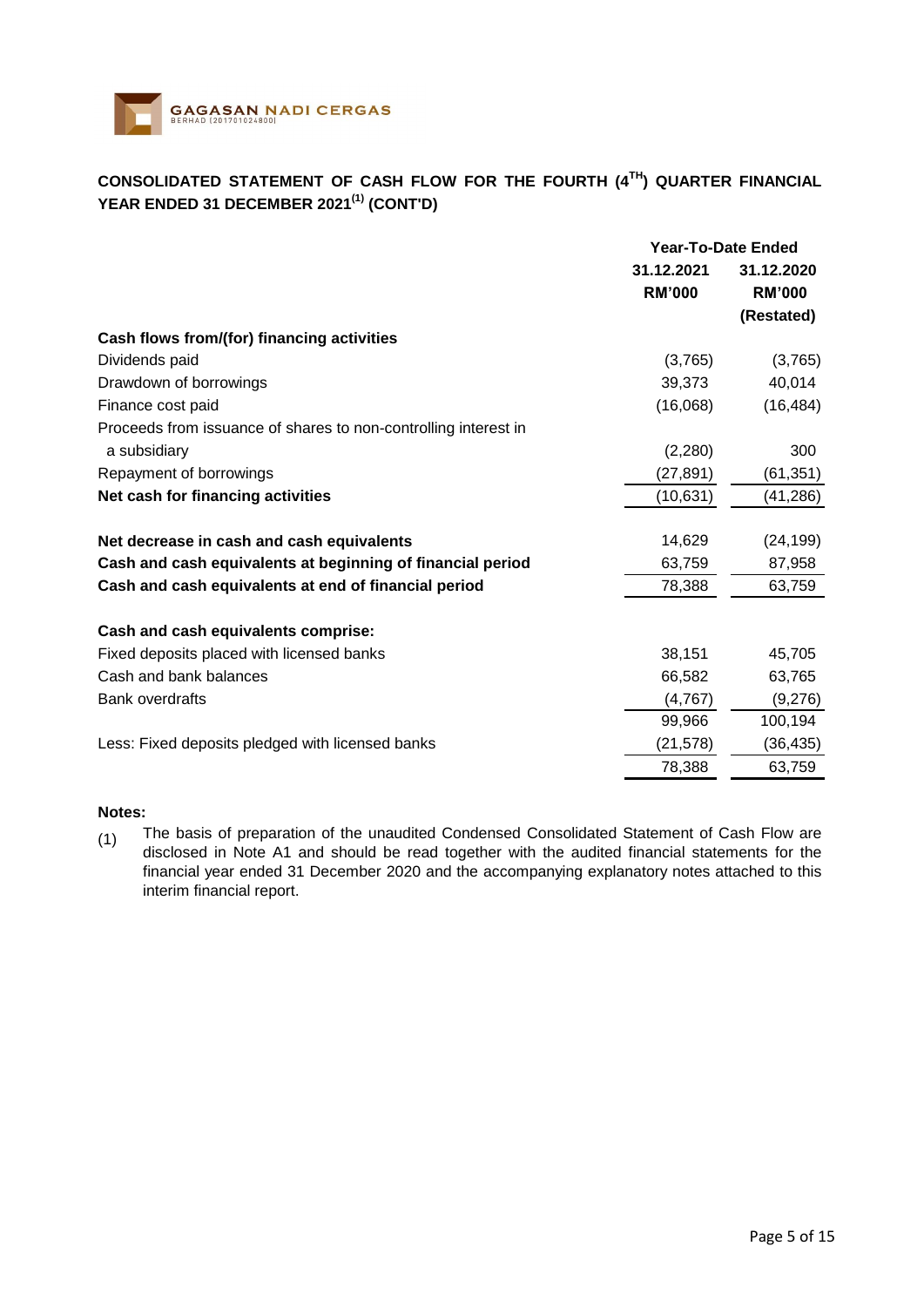

#### **A. NOTES TO THE INTERIM FINANCIAL REPORT**

#### **A1. Basis of preparation**

The interim financial report of Gagasan Nadi Cergas Berhad ("Gagasan Nadi" or "the Company") and its subsidiaries (collectively known as "the Group") are unaudited and have been prepared in accordance with the requirements of Malaysian Financial Reporting Standards ("MFRS") No. 134: Interim Financial Reporting and Rule 9.22 of Listing Requirements of Bursa Malaysia Securities Berhad ("Bursa Securities").

This interim financial report should be read together with the audited Annual Financial Statements for the year ended 31 December 2020 and the accompanying explanatory notes attached to this report.

#### **A2. Summary of Significant Accounting Policies**

The significant accounting policies and methods of computation adopted by the Group in this interim financial report are consistent with those adopted as disclosed in the audited Annual Financial Statements for the year ended 31 December 2020.

The financial statements of the Group have been prepared in accordance with Malaysia Financial Reporting Standard ("MFRS") and the requirements of the Companies Act 2016.

The following are accounting standards, amendments and interpretations that has been issued by the Malaysian Accounting Standard Board ("MASB") and effective during the financial year:-

> **Effective Date** 1 January 2021

Amendments to MFRS 9, MFRS 139, MFRS 7, MFRS 4 and MFRS16 Interest Rate Benchmark Reform-Phase 2

The adoption of the above accounting standards, amendments and interpretations are not expected to have any material impact on the Group's financial statements, except for:

#### **IFRIC Agenda Decision on MFRS 123 Borrowing costs**

In March 2019, the IFRIC Interpretations Committee ("IFRIC") published an Agenda Decision on borrowing costs confirming receivables, contract assets and inventories for which revenue is recognsed overtime are nonqualifying assets. On 20 March 2019, the Malaysia Accounting Standard Board announced that an entity shall apply the change in accounting policy as a result of this Agenda Decision to financial statements of annual periods beginning on or after 1 July 2020.

i. Impact on condensed consolidated statement of financial position as at 1 January 2020:

|                           | As previously reported<br>1-Jan-20 | Effect on<br>adoption of IFRIC<br>Agenda Decision | Restated<br>1-Jan-20 |
|---------------------------|------------------------------------|---------------------------------------------------|----------------------|
|                           | <b>RM'000</b>                      | RM'000                                            | RM'000               |
| <b>Non-current Assets</b> |                                    |                                                   |                      |
| <b>Inventories</b>        | 64,976                             | (548)                                             | 64,428               |
| <b>Current Assets</b>     |                                    |                                                   |                      |
| <b>Inventories</b>        | 28,479                             | (4,979)                                           | 23,500               |
| <b>Equity</b>             |                                    |                                                   |                      |
| Retained earning          | 304,815                            | (3,880)                                           | 300,935              |
| Non-Controlling Interests | 4.916                              | (1,647                                            | 3,269                |

ii. Impact on condensed consolidated statement of financial position as at 1 January 2021:

|                                      | As previously reported<br>$1-Jan-21$ | Effect on<br>adoption of IFRIC<br>Agenda Decision | Restated<br>1-Jan-21 |
|--------------------------------------|--------------------------------------|---------------------------------------------------|----------------------|
|                                      | <b>RM'000</b>                        | <b>RM'000</b>                                     | RM'000               |
| <b>Non-current Assets</b>            |                                      |                                                   |                      |
| Inventories                          | 56,492                               | (470)                                             | 56,022               |
| <b>Current Assets</b><br>Inventories | 65,446                               | (6, 447)                                          | 58,999               |
| <b>Equity</b>                        |                                      |                                                   |                      |
| Retained earning                     | 313,557                              | (4, 574)                                          | 308,983              |
| Non-Controlling Interests            | 3,894                                | (2, 343)                                          | 1,551                |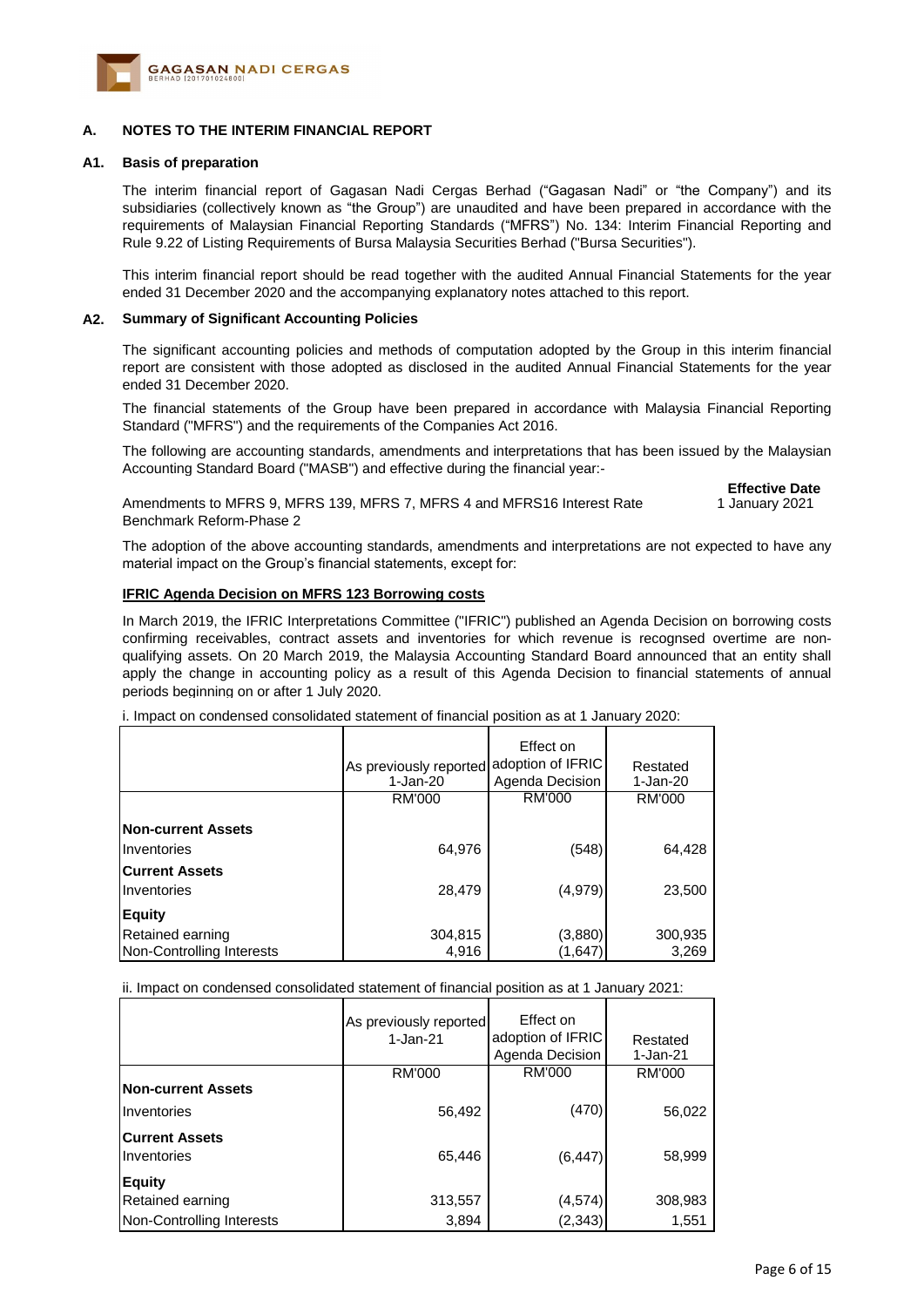

#### **A3. Auditors' report on preceding annual financial statements**

There was no qualification on the audited financial statements of the Group for the financial year ended 31 December 2020.

#### **A4. Seasonal or cyclical factors**

The Group's performance have not been materially affected by any seasonal or cyclical factors during the current quarter and year-to-date.

#### **A5. Unusual items affecting assets, liabilities, equity, net income or cash flows**

There were no unusual items affecting the assets, liabilities, equity, net income and cash flows during the current quarter and year-to-date.

#### **A6. Changes in estimates**

There were no material changes in estimates for the current quarter and year-to-date.

#### **A7. Debt and equity securities**

There were no issuances, repurchases and repayments of debt and equity securities during the current quarter and year-to-date.

#### **A8. Dividends paid**

Interim dividend comprising 0.5 sen per ordinary share, amounting to RM3,765,000 for financial year ended 31 December 2020 was paid on 30 April 2021.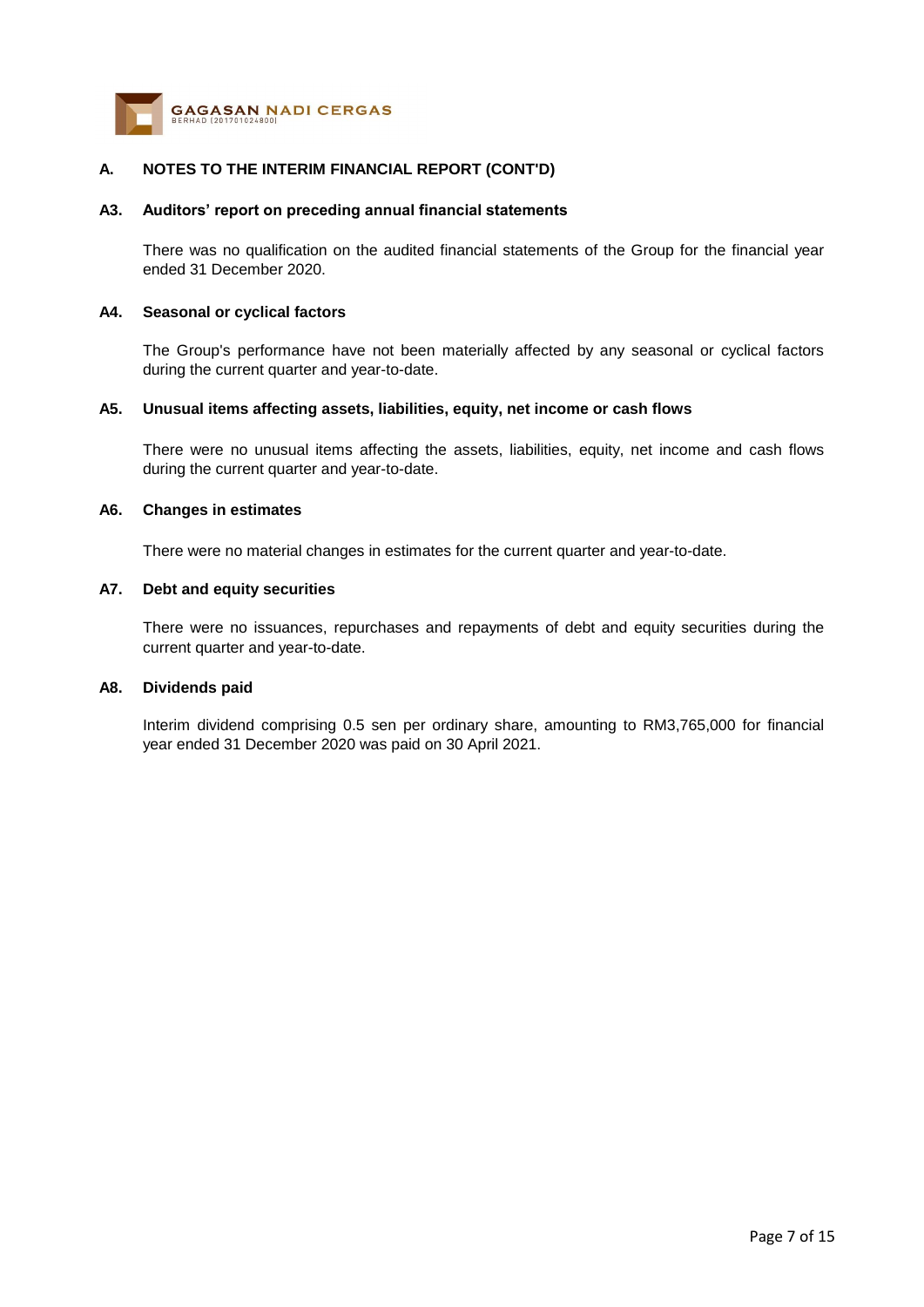

## **A9. Segmental information**

| and Facility<br>Consolidation<br>Utility<br>Property<br>Others<br>Total<br>Construction<br>Services<br>Development<br>Management<br>Adjustments<br>RM'000<br>RM'000<br>RM'000<br>31.12.2021<br><b>RM'000</b><br><b>RM'000</b><br><b>RM'000</b><br><b>RM'000</b><br>Revenue<br>125,331<br>15,780<br>2,086<br>56,059<br>199,256<br><b>External revenue</b><br>3,470<br>24<br>5,696<br>8,520<br>(63, 174)<br>45,464<br>Inter-segment revenue<br>$\overline{\phantom{a}}$<br>19,250<br>199,256<br>2,110<br>61,755<br>8,520<br>(63, 174)<br>170,795<br><b>Results</b><br>(15, 298)<br>4,396<br>6,257<br>11,970<br>4,166<br>(3,951)<br>7,540<br>Segment results<br>26,907<br>26,907<br>Accretion of fair value on non-current trade receivables<br>(186)<br>(346)<br>(532)<br>Impairment losses:<br>Depreciation:<br>(1,072)<br>(393)<br>(151)<br>(27)<br>311<br>(1, 332)<br>- property, plant and equipment<br>(850)<br>(72)<br>(922)<br>- right-of-use assets<br>(274)<br>458<br>35<br>23<br>713<br>955<br>Finance income<br>(445)<br>(12, 367)<br>(5,255)<br>(116)<br>2,115<br>(16,068)<br>Finance costs<br>Reversal of impairment losses<br>94<br>1,172<br>1,307<br>41<br>$\overline{\phantom{a}}$<br>$\overline{\phantom{a}}$<br>$\overline{a}$<br>(18, 191)<br>19,042<br>6,453<br>4,763<br>7,313<br>(1,525)<br>17,855<br>Profit/(Loss) before taxation<br>(2,371)<br>(4,839)<br>(914)<br>(1, 840)<br>(550)<br>(10, 514)<br>Income tax expense<br>4,613<br>4,213<br>(1,525)<br>(20, 562)<br>14,203<br>6,399<br>7,341<br>Profit/(Loss) after taxation<br><b>Assets</b><br>115,160<br>578,253<br>12,129<br>207,369<br>28,087<br>932,118<br>(8,880)<br>Segment assets<br>Unallocated asset: Tax refundable<br>5,145<br>937,263<br>Consolidated total assets<br>Additions to non-current assets other than financial instruments:<br>1,303<br>5<br>2,671<br>187<br>4,166<br>- property, plant and equipment<br>36,083<br>36,083<br>- inventories - land for property development<br>Liabilities<br>1,757<br>(299)<br>82,230<br>225,402<br>93,308<br>4,129<br>406,527<br>Segment liabilities<br>Unallocated liabilities:<br>77,668<br>- Deferred tax liabilities<br>2,069<br>- Provision for taxation<br>486,264<br>Consolidated total liabilities |  | Concession |  |  |  |
|----------------------------------------------------------------------------------------------------------------------------------------------------------------------------------------------------------------------------------------------------------------------------------------------------------------------------------------------------------------------------------------------------------------------------------------------------------------------------------------------------------------------------------------------------------------------------------------------------------------------------------------------------------------------------------------------------------------------------------------------------------------------------------------------------------------------------------------------------------------------------------------------------------------------------------------------------------------------------------------------------------------------------------------------------------------------------------------------------------------------------------------------------------------------------------------------------------------------------------------------------------------------------------------------------------------------------------------------------------------------------------------------------------------------------------------------------------------------------------------------------------------------------------------------------------------------------------------------------------------------------------------------------------------------------------------------------------------------------------------------------------------------------------------------------------------------------------------------------------------------------------------------------------------------------------------------------------------------------------------------------------------------------------------------------------------------------------------------------------------------------------------------------------------------------------------------------------------------------------------------|--|------------|--|--|--|
|                                                                                                                                                                                                                                                                                                                                                                                                                                                                                                                                                                                                                                                                                                                                                                                                                                                                                                                                                                                                                                                                                                                                                                                                                                                                                                                                                                                                                                                                                                                                                                                                                                                                                                                                                                                                                                                                                                                                                                                                                                                                                                                                                                                                                                              |  |            |  |  |  |
|                                                                                                                                                                                                                                                                                                                                                                                                                                                                                                                                                                                                                                                                                                                                                                                                                                                                                                                                                                                                                                                                                                                                                                                                                                                                                                                                                                                                                                                                                                                                                                                                                                                                                                                                                                                                                                                                                                                                                                                                                                                                                                                                                                                                                                              |  |            |  |  |  |
|                                                                                                                                                                                                                                                                                                                                                                                                                                                                                                                                                                                                                                                                                                                                                                                                                                                                                                                                                                                                                                                                                                                                                                                                                                                                                                                                                                                                                                                                                                                                                                                                                                                                                                                                                                                                                                                                                                                                                                                                                                                                                                                                                                                                                                              |  |            |  |  |  |
|                                                                                                                                                                                                                                                                                                                                                                                                                                                                                                                                                                                                                                                                                                                                                                                                                                                                                                                                                                                                                                                                                                                                                                                                                                                                                                                                                                                                                                                                                                                                                                                                                                                                                                                                                                                                                                                                                                                                                                                                                                                                                                                                                                                                                                              |  |            |  |  |  |
|                                                                                                                                                                                                                                                                                                                                                                                                                                                                                                                                                                                                                                                                                                                                                                                                                                                                                                                                                                                                                                                                                                                                                                                                                                                                                                                                                                                                                                                                                                                                                                                                                                                                                                                                                                                                                                                                                                                                                                                                                                                                                                                                                                                                                                              |  |            |  |  |  |
|                                                                                                                                                                                                                                                                                                                                                                                                                                                                                                                                                                                                                                                                                                                                                                                                                                                                                                                                                                                                                                                                                                                                                                                                                                                                                                                                                                                                                                                                                                                                                                                                                                                                                                                                                                                                                                                                                                                                                                                                                                                                                                                                                                                                                                              |  |            |  |  |  |
|                                                                                                                                                                                                                                                                                                                                                                                                                                                                                                                                                                                                                                                                                                                                                                                                                                                                                                                                                                                                                                                                                                                                                                                                                                                                                                                                                                                                                                                                                                                                                                                                                                                                                                                                                                                                                                                                                                                                                                                                                                                                                                                                                                                                                                              |  |            |  |  |  |
|                                                                                                                                                                                                                                                                                                                                                                                                                                                                                                                                                                                                                                                                                                                                                                                                                                                                                                                                                                                                                                                                                                                                                                                                                                                                                                                                                                                                                                                                                                                                                                                                                                                                                                                                                                                                                                                                                                                                                                                                                                                                                                                                                                                                                                              |  |            |  |  |  |
|                                                                                                                                                                                                                                                                                                                                                                                                                                                                                                                                                                                                                                                                                                                                                                                                                                                                                                                                                                                                                                                                                                                                                                                                                                                                                                                                                                                                                                                                                                                                                                                                                                                                                                                                                                                                                                                                                                                                                                                                                                                                                                                                                                                                                                              |  |            |  |  |  |
|                                                                                                                                                                                                                                                                                                                                                                                                                                                                                                                                                                                                                                                                                                                                                                                                                                                                                                                                                                                                                                                                                                                                                                                                                                                                                                                                                                                                                                                                                                                                                                                                                                                                                                                                                                                                                                                                                                                                                                                                                                                                                                                                                                                                                                              |  |            |  |  |  |
|                                                                                                                                                                                                                                                                                                                                                                                                                                                                                                                                                                                                                                                                                                                                                                                                                                                                                                                                                                                                                                                                                                                                                                                                                                                                                                                                                                                                                                                                                                                                                                                                                                                                                                                                                                                                                                                                                                                                                                                                                                                                                                                                                                                                                                              |  |            |  |  |  |
|                                                                                                                                                                                                                                                                                                                                                                                                                                                                                                                                                                                                                                                                                                                                                                                                                                                                                                                                                                                                                                                                                                                                                                                                                                                                                                                                                                                                                                                                                                                                                                                                                                                                                                                                                                                                                                                                                                                                                                                                                                                                                                                                                                                                                                              |  |            |  |  |  |
|                                                                                                                                                                                                                                                                                                                                                                                                                                                                                                                                                                                                                                                                                                                                                                                                                                                                                                                                                                                                                                                                                                                                                                                                                                                                                                                                                                                                                                                                                                                                                                                                                                                                                                                                                                                                                                                                                                                                                                                                                                                                                                                                                                                                                                              |  |            |  |  |  |
|                                                                                                                                                                                                                                                                                                                                                                                                                                                                                                                                                                                                                                                                                                                                                                                                                                                                                                                                                                                                                                                                                                                                                                                                                                                                                                                                                                                                                                                                                                                                                                                                                                                                                                                                                                                                                                                                                                                                                                                                                                                                                                                                                                                                                                              |  |            |  |  |  |
|                                                                                                                                                                                                                                                                                                                                                                                                                                                                                                                                                                                                                                                                                                                                                                                                                                                                                                                                                                                                                                                                                                                                                                                                                                                                                                                                                                                                                                                                                                                                                                                                                                                                                                                                                                                                                                                                                                                                                                                                                                                                                                                                                                                                                                              |  |            |  |  |  |
|                                                                                                                                                                                                                                                                                                                                                                                                                                                                                                                                                                                                                                                                                                                                                                                                                                                                                                                                                                                                                                                                                                                                                                                                                                                                                                                                                                                                                                                                                                                                                                                                                                                                                                                                                                                                                                                                                                                                                                                                                                                                                                                                                                                                                                              |  |            |  |  |  |
|                                                                                                                                                                                                                                                                                                                                                                                                                                                                                                                                                                                                                                                                                                                                                                                                                                                                                                                                                                                                                                                                                                                                                                                                                                                                                                                                                                                                                                                                                                                                                                                                                                                                                                                                                                                                                                                                                                                                                                                                                                                                                                                                                                                                                                              |  |            |  |  |  |
|                                                                                                                                                                                                                                                                                                                                                                                                                                                                                                                                                                                                                                                                                                                                                                                                                                                                                                                                                                                                                                                                                                                                                                                                                                                                                                                                                                                                                                                                                                                                                                                                                                                                                                                                                                                                                                                                                                                                                                                                                                                                                                                                                                                                                                              |  |            |  |  |  |
|                                                                                                                                                                                                                                                                                                                                                                                                                                                                                                                                                                                                                                                                                                                                                                                                                                                                                                                                                                                                                                                                                                                                                                                                                                                                                                                                                                                                                                                                                                                                                                                                                                                                                                                                                                                                                                                                                                                                                                                                                                                                                                                                                                                                                                              |  |            |  |  |  |
|                                                                                                                                                                                                                                                                                                                                                                                                                                                                                                                                                                                                                                                                                                                                                                                                                                                                                                                                                                                                                                                                                                                                                                                                                                                                                                                                                                                                                                                                                                                                                                                                                                                                                                                                                                                                                                                                                                                                                                                                                                                                                                                                                                                                                                              |  |            |  |  |  |
|                                                                                                                                                                                                                                                                                                                                                                                                                                                                                                                                                                                                                                                                                                                                                                                                                                                                                                                                                                                                                                                                                                                                                                                                                                                                                                                                                                                                                                                                                                                                                                                                                                                                                                                                                                                                                                                                                                                                                                                                                                                                                                                                                                                                                                              |  |            |  |  |  |
|                                                                                                                                                                                                                                                                                                                                                                                                                                                                                                                                                                                                                                                                                                                                                                                                                                                                                                                                                                                                                                                                                                                                                                                                                                                                                                                                                                                                                                                                                                                                                                                                                                                                                                                                                                                                                                                                                                                                                                                                                                                                                                                                                                                                                                              |  |            |  |  |  |
|                                                                                                                                                                                                                                                                                                                                                                                                                                                                                                                                                                                                                                                                                                                                                                                                                                                                                                                                                                                                                                                                                                                                                                                                                                                                                                                                                                                                                                                                                                                                                                                                                                                                                                                                                                                                                                                                                                                                                                                                                                                                                                                                                                                                                                              |  |            |  |  |  |
|                                                                                                                                                                                                                                                                                                                                                                                                                                                                                                                                                                                                                                                                                                                                                                                                                                                                                                                                                                                                                                                                                                                                                                                                                                                                                                                                                                                                                                                                                                                                                                                                                                                                                                                                                                                                                                                                                                                                                                                                                                                                                                                                                                                                                                              |  |            |  |  |  |
|                                                                                                                                                                                                                                                                                                                                                                                                                                                                                                                                                                                                                                                                                                                                                                                                                                                                                                                                                                                                                                                                                                                                                                                                                                                                                                                                                                                                                                                                                                                                                                                                                                                                                                                                                                                                                                                                                                                                                                                                                                                                                                                                                                                                                                              |  |            |  |  |  |
|                                                                                                                                                                                                                                                                                                                                                                                                                                                                                                                                                                                                                                                                                                                                                                                                                                                                                                                                                                                                                                                                                                                                                                                                                                                                                                                                                                                                                                                                                                                                                                                                                                                                                                                                                                                                                                                                                                                                                                                                                                                                                                                                                                                                                                              |  |            |  |  |  |
|                                                                                                                                                                                                                                                                                                                                                                                                                                                                                                                                                                                                                                                                                                                                                                                                                                                                                                                                                                                                                                                                                                                                                                                                                                                                                                                                                                                                                                                                                                                                                                                                                                                                                                                                                                                                                                                                                                                                                                                                                                                                                                                                                                                                                                              |  |            |  |  |  |
|                                                                                                                                                                                                                                                                                                                                                                                                                                                                                                                                                                                                                                                                                                                                                                                                                                                                                                                                                                                                                                                                                                                                                                                                                                                                                                                                                                                                                                                                                                                                                                                                                                                                                                                                                                                                                                                                                                                                                                                                                                                                                                                                                                                                                                              |  |            |  |  |  |
|                                                                                                                                                                                                                                                                                                                                                                                                                                                                                                                                                                                                                                                                                                                                                                                                                                                                                                                                                                                                                                                                                                                                                                                                                                                                                                                                                                                                                                                                                                                                                                                                                                                                                                                                                                                                                                                                                                                                                                                                                                                                                                                                                                                                                                              |  |            |  |  |  |
|                                                                                                                                                                                                                                                                                                                                                                                                                                                                                                                                                                                                                                                                                                                                                                                                                                                                                                                                                                                                                                                                                                                                                                                                                                                                                                                                                                                                                                                                                                                                                                                                                                                                                                                                                                                                                                                                                                                                                                                                                                                                                                                                                                                                                                              |  |            |  |  |  |
|                                                                                                                                                                                                                                                                                                                                                                                                                                                                                                                                                                                                                                                                                                                                                                                                                                                                                                                                                                                                                                                                                                                                                                                                                                                                                                                                                                                                                                                                                                                                                                                                                                                                                                                                                                                                                                                                                                                                                                                                                                                                                                                                                                                                                                              |  |            |  |  |  |
|                                                                                                                                                                                                                                                                                                                                                                                                                                                                                                                                                                                                                                                                                                                                                                                                                                                                                                                                                                                                                                                                                                                                                                                                                                                                                                                                                                                                                                                                                                                                                                                                                                                                                                                                                                                                                                                                                                                                                                                                                                                                                                                                                                                                                                              |  |            |  |  |  |
|                                                                                                                                                                                                                                                                                                                                                                                                                                                                                                                                                                                                                                                                                                                                                                                                                                                                                                                                                                                                                                                                                                                                                                                                                                                                                                                                                                                                                                                                                                                                                                                                                                                                                                                                                                                                                                                                                                                                                                                                                                                                                                                                                                                                                                              |  |            |  |  |  |
|                                                                                                                                                                                                                                                                                                                                                                                                                                                                                                                                                                                                                                                                                                                                                                                                                                                                                                                                                                                                                                                                                                                                                                                                                                                                                                                                                                                                                                                                                                                                                                                                                                                                                                                                                                                                                                                                                                                                                                                                                                                                                                                                                                                                                                              |  |            |  |  |  |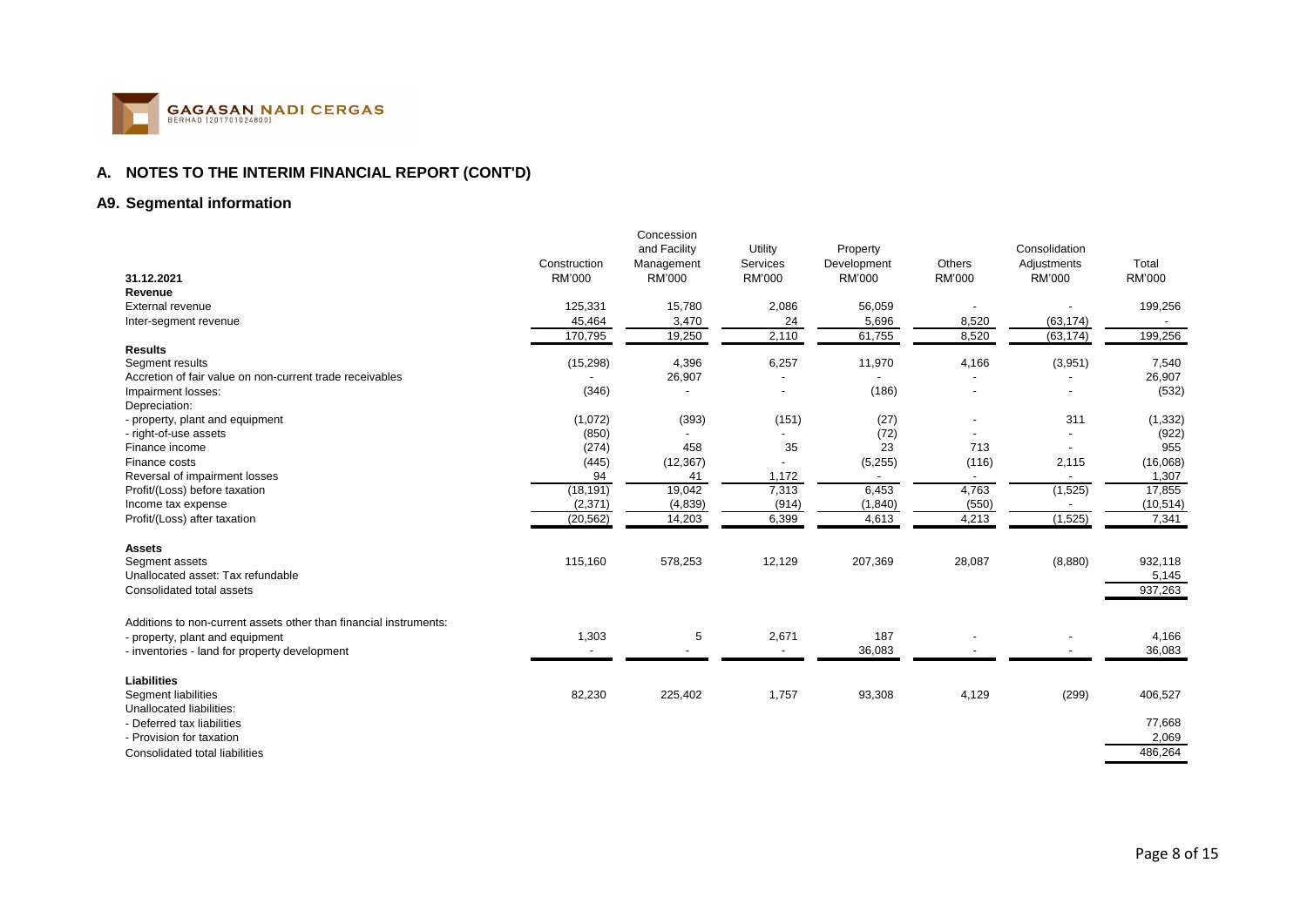

## **A9. Segmental information**

|                                                                   |               | Concession               |                |                         |        |                          |               |
|-------------------------------------------------------------------|---------------|--------------------------|----------------|-------------------------|--------|--------------------------|---------------|
|                                                                   |               | and Facility             | Utility        | Property                |        | Consolidation            |               |
| (Restated)                                                        | Construction  | Management               | Services       | Development             | Others | Adjustments              | Total         |
| 31.12.2020                                                        | <b>RM'000</b> | <b>RM'000</b>            | <b>RM'000</b>  | <b>RM'000</b>           | RM'000 | RM'000                   | <b>RM'000</b> |
| Revenue                                                           |               |                          |                |                         |        |                          |               |
| External revenue                                                  | 163,082       | 15,799                   | 3,993          | 24,028                  |        |                          | 206,902       |
| Inter-segment revenue                                             | 29,837        | 3,266                    |                | 3,021                   | 18,520 | (54, 644)                |               |
|                                                                   | 192,919       | 19,065                   | 3,993          | 27,049                  | 18,520 | (54, 644)                | 206,902       |
| <b>Results</b>                                                    |               |                          |                |                         |        |                          |               |
| Segment results                                                   | (3,579)       | 4,847                    | 1,993          | 3,989                   | 9,545  | (12, 519)                | 4,276         |
| Accretion of fair value on non-current trade receivables          |               | 28,358                   |                |                         |        |                          | 28,358        |
| Impairment losses:                                                |               |                          |                |                         |        |                          |               |
| - trade receivable                                                |               | (279)                    | (396)          | (258)                   |        |                          | (933)         |
| - other receivable                                                |               | $\overline{\phantom{a}}$ |                | $\overline{a}$          |        |                          |               |
| Depreciation:                                                     |               |                          |                |                         |        |                          |               |
| - property, plant and equipment                                   | (554)         | (353)                    | (349)          | (5)                     | (234)  | $\overline{\phantom{a}}$ | (1, 495)      |
| - right-of-use assets                                             | (1, 395)      |                          |                | (118)                   |        | 544                      | (969)         |
| Gain on disposal of property, plant and equipment                 | 35            |                          |                |                         |        |                          | 35            |
| Finance income                                                    | 772           | 738                      | 59             | 35                      | 324    |                          | 1,928         |
| Finance costs                                                     | (535)         | (14, 177)                |                | (3, 199)                | (181)  | 1,608                    | (16, 484)     |
| Reversal of impairment losses                                     | 97            |                          |                |                         |        |                          | 97            |
| Profit/(Loss) before taxation                                     | (5, 159)      | 19,134                   | 1,307          | 444                     | 9,454  | (10, 367)                | 14,813        |
| Income tax expense                                                | 787           | (4, 338)                 | (545)          | (775)                   | (147)  |                          | (5,018)       |
| Profit/(Loss) after taxation                                      | (4, 372)      | 14,796                   | 762            | (331)                   | 9,307  | (10, 367)                | 9,795         |
| <b>Assets</b>                                                     |               |                          |                |                         |        |                          |               |
| Segment assets                                                    | 120,532       | 605,640                  | 15,772         | 122,090                 | 41,065 | (8, 340)                 | 896,759       |
| Unallocated asset: Tax refundable                                 |               |                          |                |                         |        |                          | 3,146         |
| Consolidated total assets                                         |               |                          |                |                         |        |                          | 899,905       |
| Additions to non-current assets other than financial instruments: |               |                          |                |                         |        |                          |               |
| - property, plant and equipment                                   | 83            |                          | 186            | $\overline{\mathbf{c}}$ |        |                          | 271           |
| - right-of-use assets                                             | 1,853         |                          | $\blacksquare$ | 96                      |        |                          | 1,949         |
|                                                                   |               |                          |                |                         |        |                          |               |
| <b>Liabilities</b>                                                |               |                          |                |                         |        |                          |               |
| Segment liabilities                                               | 76,561        | 254,894                  | 244            | 37,497                  | 4,443  | (875)                    | 372,764       |
| Unallocated liabilities:                                          |               |                          |                |                         |        |                          |               |
| - Deferred tax liabilities                                        |               |                          |                |                         |        |                          | 77,482        |
| - Provision for taxation                                          |               |                          |                |                         |        |                          | 2,298         |
| Consolidated total liabilities                                    |               |                          |                |                         |        |                          | 452,544       |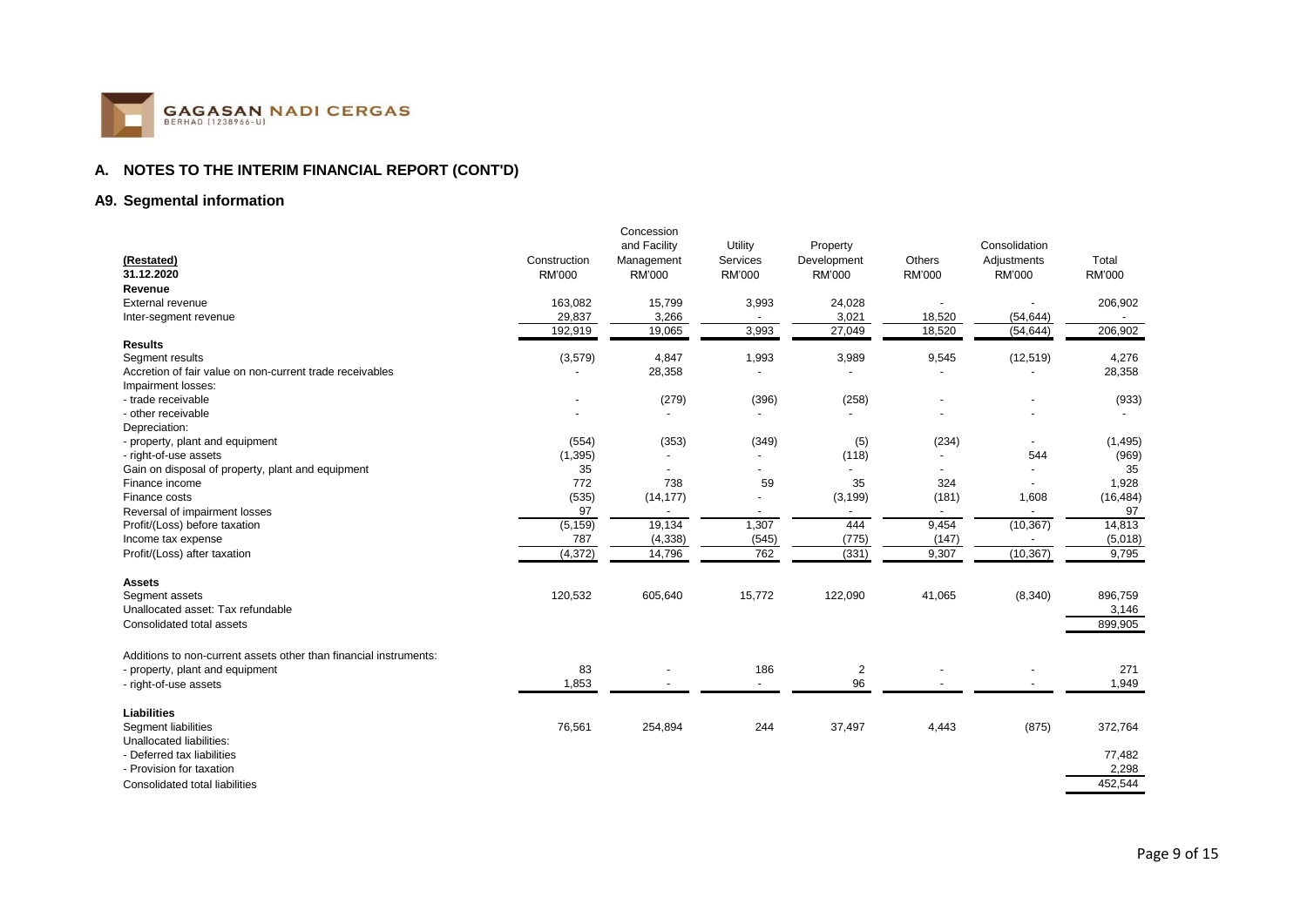

#### **A10. Valuation of property, plant and equipment**

There was no valuation of the property, plant and equipment during the current quarter and year-todate.

#### **A11. Significant Events Subsequent to the End of the Interim Financial Period**

Save as disclosed in Note B5 "Status of corporate proposals" below, there were no other material events subsequent to the end of the current quarter that have not been reflected in this interim financial report.

#### **A12. Changes in the composition of the Group**

There were no material changes in the composition of the Group for the period ended 31 December 2021.

#### **A13. Contingent assets and contingent liabilities**

Save as disclosed below, there were no other contingent assets and contingent liabilities as at the date of this interim report.

|                                                                       | <b>Unaudited</b><br>As at 31.12.2021<br><b>RM'000</b> |
|-----------------------------------------------------------------------|-------------------------------------------------------|
| Financial guarantee contract in relation to corporate guarantee given |                                                       |
| to third parties in the ordinary course of business.                  | 53.683                                                |

#### **A14. Capital commitments**

There were no capital commitments as at the end of the current and previous corresponding financial periods.

## **A15. Related party transactions**

Save as disclosed below, there were no other significant related party transactions as at the date of this interim report.

|                           | <b>Quarter Ended</b><br>31.12.2021<br><b>RM'000</b> | Year-To-Date<br>31.12.2021<br><b>RM'000</b> |
|---------------------------|-----------------------------------------------------|---------------------------------------------|
| <b>Related Party</b>      |                                                     |                                             |
| - Progress billing income | 1.170                                               | 1.170                                       |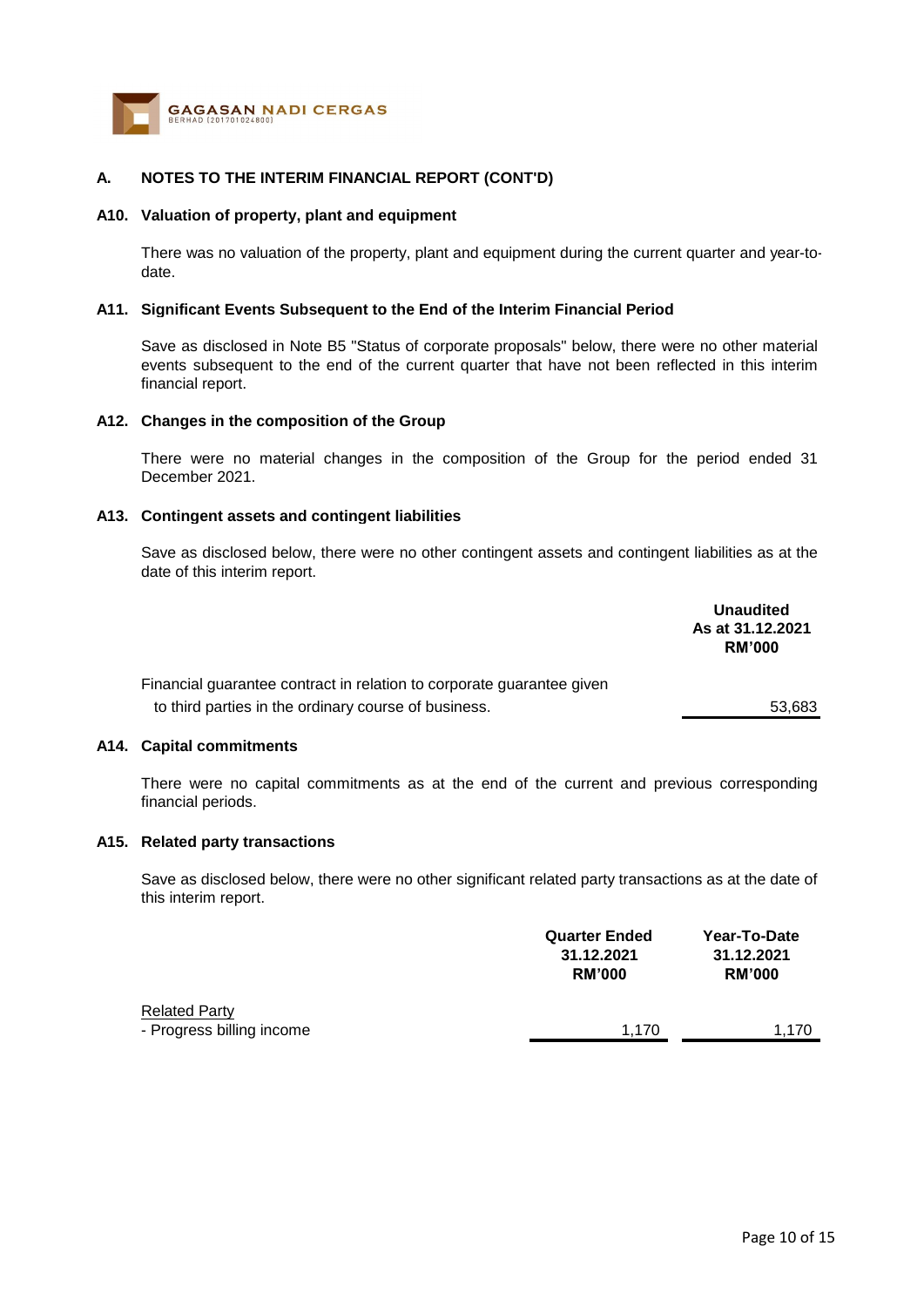

#### **B. EXPLANATORY NOTES PURSUANT TO APPENDIX 9B OF THE LISTING REQUIREMENTS OF BURSA MALAYSIA SECURITIES BERHAD**

#### **B1. Review of Group Performance**

#### **Results for current quarter**

The Group recorded a marginally lower revenue of RM54.2 million in current quarter as compared to RM55.6 million in the preceding year corresponding quarter. The Group recorded a loss before tax of RM4.2 million in the current quarter as compared to a profit before tax of RM5.1 million in the corresponding quarter last year. The loss before taxation for the current quarter was mainly due to the increased in project construction costs and the adoption of accounting policy under MFRS123 where borrowing costs for development projects was expensed off to profit or loss when incurred. 

#### **Results for financial year-to-date**

The Group recorded a lower revenue of RM200 million for the current financial period as compared to RM207 million for the previous financial year mainly due to lower construction revenue following the imposition of Full Movement Control Order ("FMCO") from 1st June 2021.

The Group recorded a higher profit before tax of RM17.9 million for the current financial year as compared to RM14.8 million in the previous financial year mainly attributable to the higher earnings registered for property development segment, the receipt of facilitation funds in respect of a government affordable homes project and the gain from the exercise of option by German-Malaysian Institute ("GMI") to purchase the Thermal Energy Storage System plant ("TES Plant") at GMI.

#### **B2. Comparison with immediate preceding quarter's results**

The Group registered a higher revenue of RM54.2 million for the current financial quarter as compared to RM41.0 million in the preceding quarter, mainly due the resumption of construction activities following the transition to Phase 2, 3 and 4 of the National Recovery Plan announced by the Prime Minister. The Group recorded a loss before tax of RM4.2 million in the current quarter as compared to a profit before tax of RM0.4 million in the preceding quarter. The loss was mainly due to increase in project construction costs and the adoption of accounting policy under MFRS123 where borrowing costs for development projects was expensed off to profit or loss when incurred. 

#### **B3. Commentary on prospects**

The COVID-19 pandemic and the emergence of new variants continue to have negative impact on the Group's performance.

Despite the Group's construction order book which stands at approximately RM661 million and with continuous tendering for new jobs, the Board expects the performance of the construction segment to be affected by the challenging operating environment of high material costs, labour shortage and COVID-19 pandemic. 

The performance of the Group's facility management is expected to remain stable and sustainable.

Despite the exercise of option by GMI to purchase the TES Plant at GMI from the Group, the utility segment is expected to contribute to the Group's revenue with the commencement of chilled water supply for Datum Jelatek Mall in January 2022 under the 30-year chilled water supply agreement with Datum Jelatek.

The property development segment is expected to contribute significantly for the financial year 2022 with the progress of Antara Residence Project and the Selindung Ulu Yam Project, a project under Rumah Selangorku ("RSKU") and PPAM affordable housing programme. This segment has a total unbilled sale of RM131 million which is expected to be booked in as revenue over the next 2 years. The Group targets to launch the Rumah Idaman affordable homes project in Bukit Jelutong with Gross Development Value of approximately RM308 million during first half of year 2022.

In spite of the on-going Covid-19 pandemic and barring unforeseen circumstances, the Group is cautiously optimistic in sustaining its performance for the financial year 2022.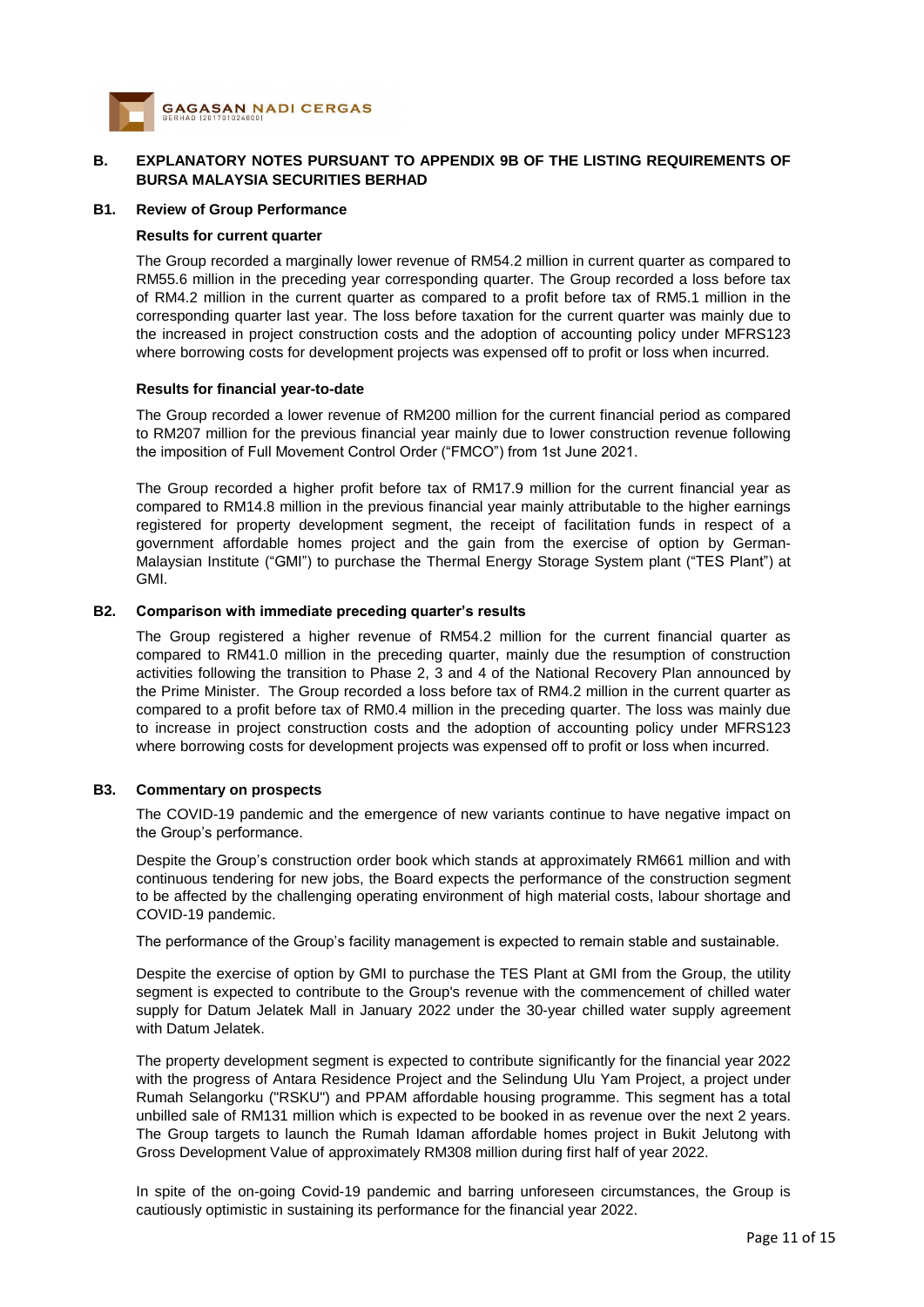

#### **B. EXPLANATORY NOTES PURSUANT TO APPENDIX 9B OF THE LISTING REQUIREMENTS OF BURSA MALAYSIA SECURITIES BERHAD (CONT'D)**

#### **B4. Profit Forecast or Profit Guarantee**

The Group did not issue any profit forecast or profit guarantee during the quarter under review.

#### **B5. Status of corporate proposals**

There were no corporate proposals announced and not completed.

#### **B6. Income tax expenses**

|                              | <b>Current</b><br>Quarter<br>31.12.2021<br><b>RM'000</b> | Year-To-<br>Date<br>31.12.2021<br><b>RM'000</b> |
|------------------------------|----------------------------------------------------------|-------------------------------------------------|
| Malaysia income tax          |                                                          |                                                 |
| current year                 | 3,948                                                    | 10,380                                          |
| overprovision in prior years | ٠                                                        | (368)                                           |
| <b>RPGT</b>                  | 316                                                      | 316                                             |
| Deferred tax (asset)/expense | 1,039                                                    | 186                                             |
|                              | 5,303                                                    | 10,514                                          |
| Effective tax rates $(1)$    | N/A                                                      | 57.12%                                          |

#### **Note:**

(1) The Group's effective tax rate for the financial year-to-date is higher than the statutory tax rate of 24%. It is mainly due to losses incurred by certain subsidiaries and certain expenses not being deductible for tax purposes as well as the higher taxable income from collection of Availability Charges from Concession Projects. The qualifying expenditure for concession projects is only restricted to 91% of total construction costs, hence the remaining 9% of the Availability Charges collected during the current quarter and year-to-date was deemed as taxable income resulting in the increase in tax expense.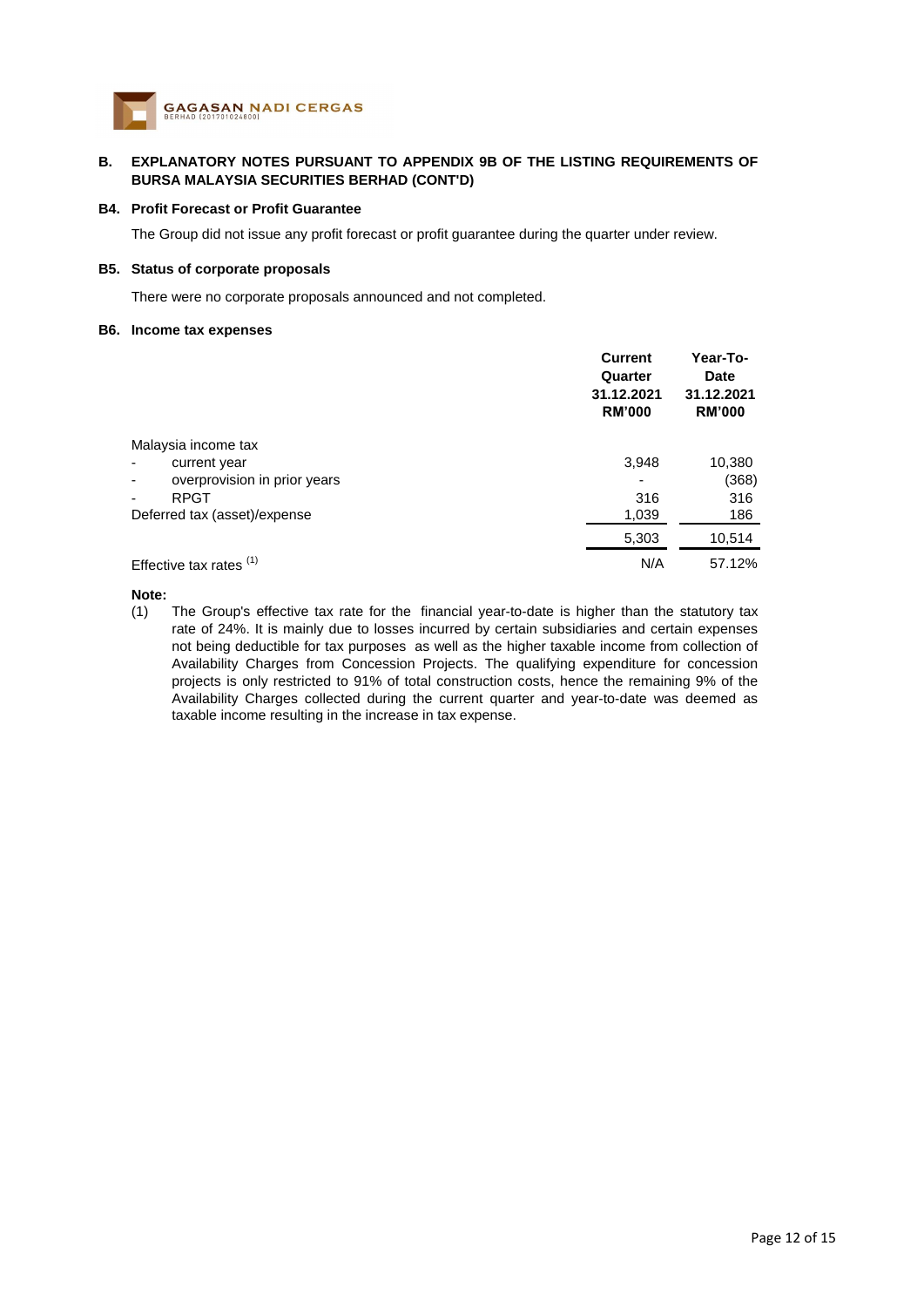

#### **B. EXPLANATORY NOTES PURSUANT TO APPENDIX 9B OF THE LISTING REQUIREMENTS OF BURSA MALAYSIA SECURITIES BERHAD (CONT'D)**

### **B7. Bank borrowings**

The Group's bank borrowings as at 31 December 2021 are as follows:

|                               | <b>Unaudited</b> |
|-------------------------------|------------------|
|                               | As at 31.12.2021 |
|                               | <b>RM'000</b>    |
| <b>Current:</b>               |                  |
| Lease liabilities             | 795              |
| Islamic financing / Term loan | 20,108           |
| <b>Bonds</b>                  | 20,000           |
| Bank overdraft                | 4,767            |
|                               | 45,670           |
| Non-current:                  |                  |
| Lease liabilities             | 1,267            |
| Islamic financing / Term loan | 168,299          |
| <b>Bonds</b>                  | 100,000          |
|                               | 269,566          |
| Total                         | 315,236          |
|                               |                  |

All the borrowings are secured and denominated in Ringgit Malaysia.

### **B8. Material litigation**

There were no material litigation involving the Group as at the date of this report.

## **B9. Dividend**

The Board of Directors did not recommend any dividend for the current quarter under review.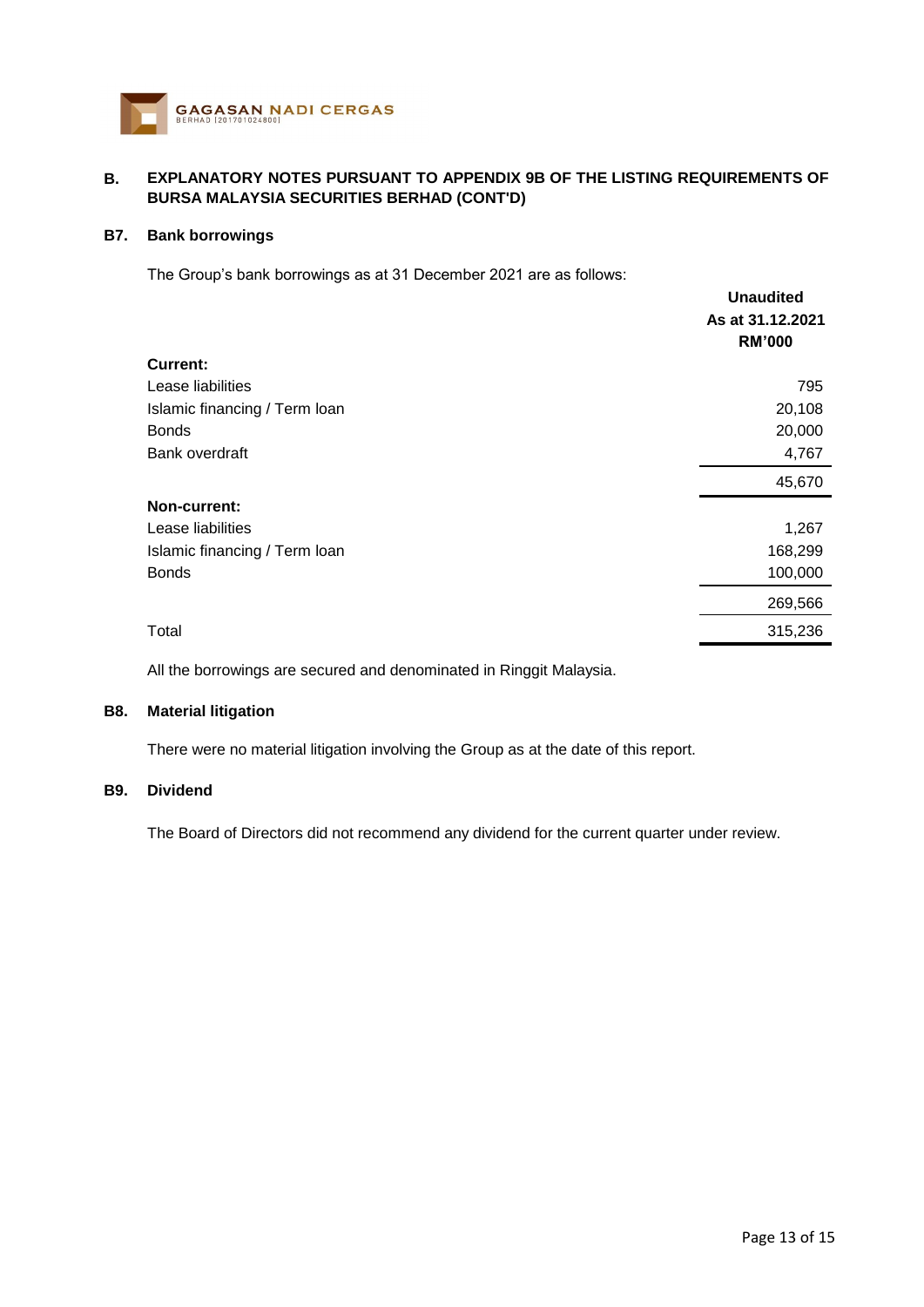

#### **B. EXPLANATORY NOTES PURSUANT TO APPENDIX 9B OF THE LISTING REQUIREMENTS OF BURSA MALAYSIA SECURITIES BERHAD (CONT'D)**

#### **B10. Earnings per share**

The basic and diluted earnings per share ("EPS") are calculated by dividing the profit for the period attributable to owners of the Company by weighted average number of ordinary shares of the Company during the financial year ended are as follows:

|                                                              | <b>Quarter Ended</b> |            | Year-To-Date |            |
|--------------------------------------------------------------|----------------------|------------|--------------|------------|
|                                                              | 31.12.2021           | 31.12.2020 | 31.12.2021   | 31.12.2020 |
| (Loss)/Profit attribute to owners<br>of the Company (RM'000) | (10, 191)            | 5,082      | 3,460        | 11,813     |
| Weighted average number of<br>ordinary shares in issue       |                      |            |              |            |
| (000)                                                        | 753,000              | 753,000    | 753,000      | 753,000    |
| Basic EPS (sen) <sup>(1)</sup>                               | (1.35)               | 0.67       | 0.46         | 1.57       |
| Diluted EPS $(\text{sen})^{(1) \& (2)}$                      | (1.35)               | 0.67       | 0.46         | 1.57       |

## **Notes:**

- (1) The basic earnings per share is computed based on profit after tax attributable to the owners of the Company and divided by the weighted average number of ordinary shares in issue as at 31 December 2021.
- (2) Diluted earnings per share of the Company is equivalent to the basic earnings per share as the Company does not have any convertible options as at the end of the reporting period.